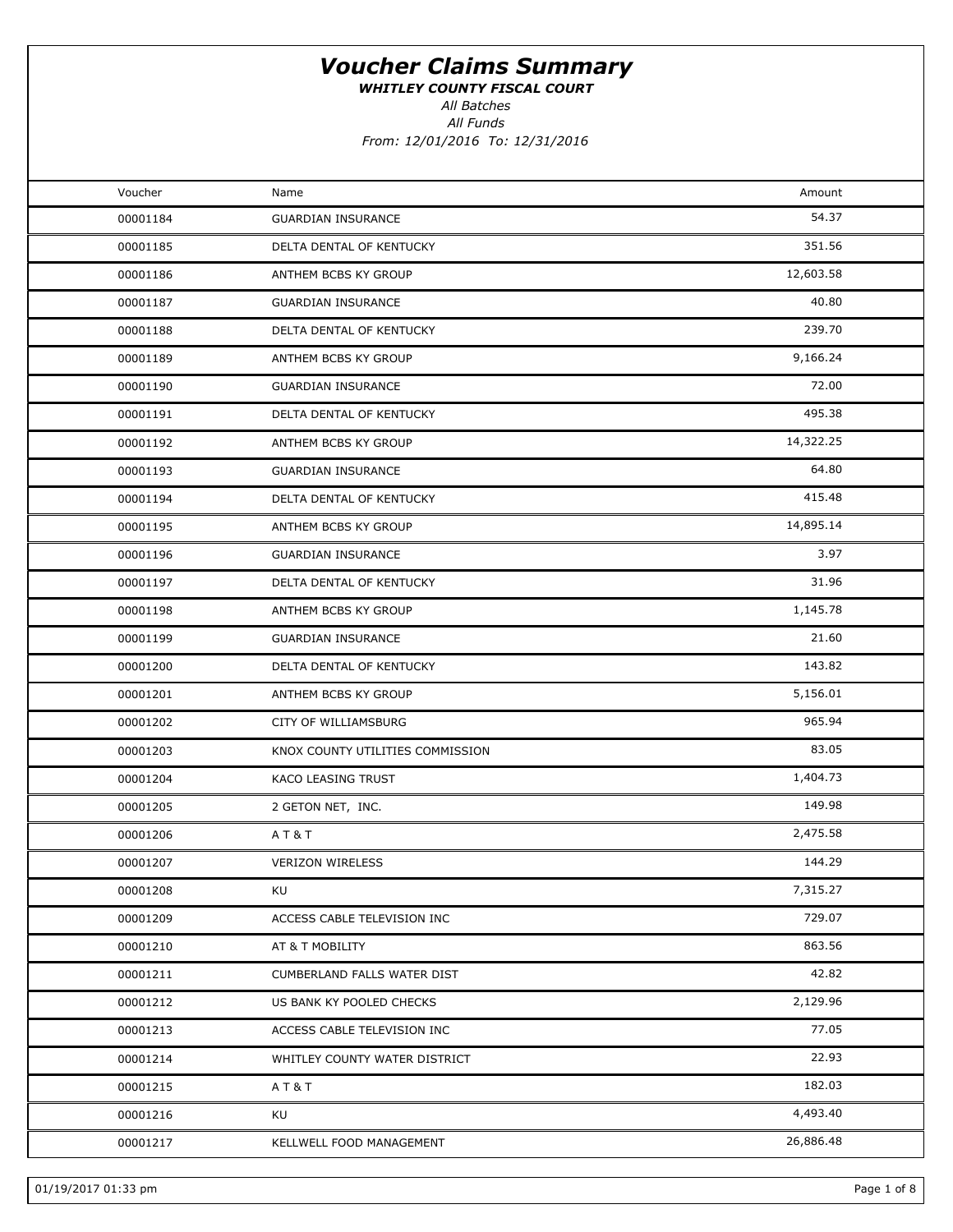WHITLEY COUNTY FISCAL COURT

All Batches

All Funds

| Voucher  | Name                                 | Amount     |  |
|----------|--------------------------------------|------------|--|
| 00001218 | CUMBERLAND FALLS WATER DIST          | 84.32      |  |
| 00001219 | 2 GETON NET, INC.                    | 89.99      |  |
| 00001220 | CITY UTILITIES COMMISSION            | 164.29     |  |
| 00001221 | US BANK KY POOLED CHECKS             | 1,600.86   |  |
| 00001222 | KACO LEASING TRUST                   | 1,632.08   |  |
| 00001223 | ACCESS CABLE TELEVISION INC          | 203.98     |  |
| 00001224 | <b>VERIZON WIRELESS</b>              | 320.08     |  |
| 00001225 | NI GOVERNMENT SERVICES, INC.         | 73.73      |  |
| 00001226 | KU                                   | 78.77      |  |
| 00001227 | <b>AT&amp;T</b>                      | 4,261.26   |  |
| 00001228 | ACCESS CABLE TELEVISION INC          | 203.98     |  |
| 00001229 | TIME WARNER CABLE                    | 379.98     |  |
| 00001230 | CUMBERLAND VALLEY ELECTRIC, INC.     | 40.12      |  |
| 00001231 | CUMBERLAND VALLEY ELECTRIC, INC.     | 475.36     |  |
| 00001232 | TIME WARNER CABLE                    | 78.48      |  |
| 00001233 | CUMBERLAND VALLEY ELECTRIC, INC.     | 720.93     |  |
| 00001234 | WILLIAMSBURG-WHITLEY CO. AIRPORT BD. | 338.19     |  |
| 00001235 | <b>FORCHT BANK</b>                   | 253,192.39 |  |
| 00001236 | DETROIT SALT COMPANY LLC             | 19,349.64  |  |
| 00001237 | WHITLEY COUNTY FISCAL COURT          | 19,952.13  |  |
| 00001238 | WHITLEY COUNTY FISCAL COURT          | 24,745.90  |  |
| 00001239 | WHITLEY COUNTY FISCAL COURT          | 23,468.23  |  |
| 00001240 | WHITLEY COUNTY FISCAL COURT          | 43,196.21  |  |
| 00001241 | WHITLEY COUNTY FISCAL COURT          | 37,648.23  |  |
| 00001242 | WHITLEY COUNTY FISCAL COURT          | 3,348.79   |  |
| 00001243 | WHITLEY COUNTY FISCAL COURT          | 12,464.17  |  |
| 00001244 | DELTA NATURAL GAS CO., INC.          | 250.29     |  |
| 00001245 | DAV                                  | 278.18     |  |
| 00001246 | AT&T                                 | 442.18     |  |
| 00001247 | WHITLEY COUNTY FISCAL COURT          | 168.12     |  |
| 00001248 | DELTA NATURAL GAS CO., INC.          | 136.93     |  |
| 00001249 | WHITLEY COUNTY FISCAL COURT          | 112.08     |  |
| 00001250 | CITY OF WILLIAMSBURG                 | 6,201.24   |  |
| 00001251 | DELTA NATURAL GAS CO., INC.          | 1,705.41   |  |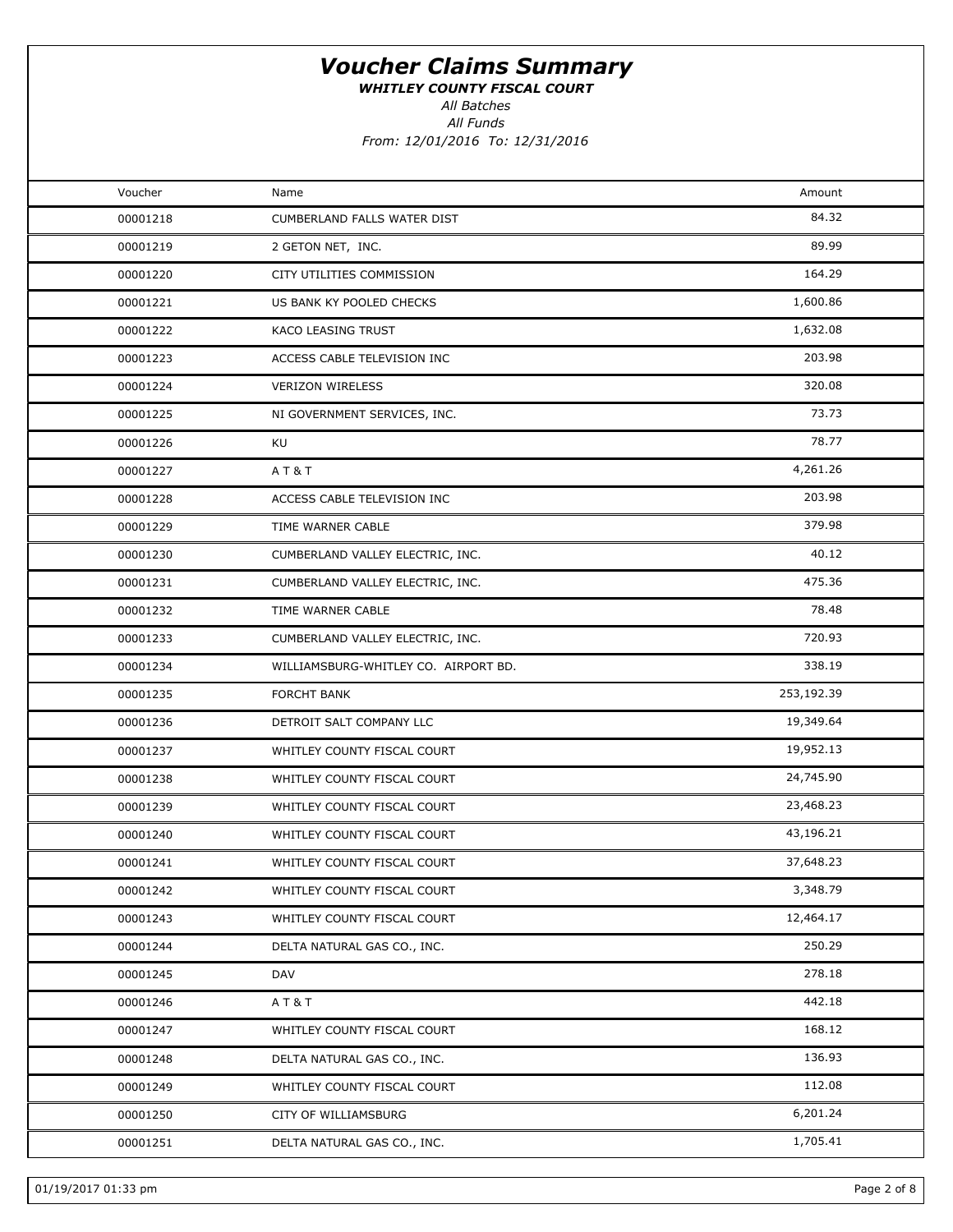WHITLEY COUNTY FISCAL COURT

All Funds All Batches

| Voucher  | Name                                | Amount    |  |
|----------|-------------------------------------|-----------|--|
| 00001252 | AT&T                                | 274.84    |  |
| 00001253 | NI GOVERNMENT SERVICES, INC.        | 73.73     |  |
| 00001254 | WILLIAMSBURG INSURANCE AGENCY INC.  | 1,018.51  |  |
| 00001255 | AMBER OWENS                         | 342.47    |  |
| 00001256 | BISSELL'S, INC.                     | 1,512.26  |  |
| 00001257 | <b>BROCK MCVEY</b>                  | 176.63    |  |
| 00001258 | <b>CECIL POWERS</b>                 | 21.17     |  |
| 00001259 | CITY OF WILLIAMSBURG                | 2,124.00  |  |
| 00001260 | COLAN HARRELL, SHERIFF              | 839.49    |  |
| 00001261 | <b>CORBIN GARAGE DOORS</b>          | 755.00    |  |
| 00001262 | DAIRY QUEEN GRILL & CHILL           | 45.00     |  |
| 00001263 | <b>DAV</b>                          | 650.00    |  |
| 00001264 | D C ELEVATOR COMPANY, INC.          | 1,268.33  |  |
| 00001265 | <b>DORMAN PATRICK</b>               | 57.09     |  |
| 00001266 | ELLISON'S SANITARY SUPPLY CO., INC. | 877.67    |  |
| 00001267 | EMCON HOME GUARD, INC.              | 240.00    |  |
| 00001268 | EVELYN MCCULLAH                     | 166.00    |  |
| 00001269 | EVERBANK COMMERICAL FINANCE INC     | 322.44    |  |
| 00001270 | <b>EZ COUNTRY</b>                   | 790.00    |  |
| 00001271 | FARRIS MARINE, INC                  | 471.50    |  |
| 00001272 | G & E DRIVE-IN                      | 45.00     |  |
| 00001273 | <b>HARDEE'S</b>                     | 32.04     |  |
| 00001274 | HARP ENTERPRISES, INC.              | 31,820.72 |  |
| 00001275 | <b>JASON MCCULLAH</b>               | 65.00     |  |
| 00001276 | JOE HILL ELECTRICAL                 | 170.00    |  |
| 00001277 | JONES PIT STOP                      | 479.65    |  |
| 00001278 | <b>JOSH CRAWFORD</b>                | 340.00    |  |
| 00001279 | K A C O ALL LINES FUND              | 21,541.76 |  |
| 00001280 | KACO WORKERS COMPENSATION FUND      | 5,356.87  |  |
| 00001281 | KAY SCHWARTZ, COUNTY CLERK          | 27,620.75 |  |
| 00001282 | KENWAY DISTRIBUTORS                 | 19.78     |  |
| 00001283 | KY SPRING WATER                     | 38.00     |  |
| 00001284 | <b>NEWS JOURNAL</b>                 | 1,400.93  |  |
| 00001285 | PEERCY & GRAY, PSC                  | 3,250.00  |  |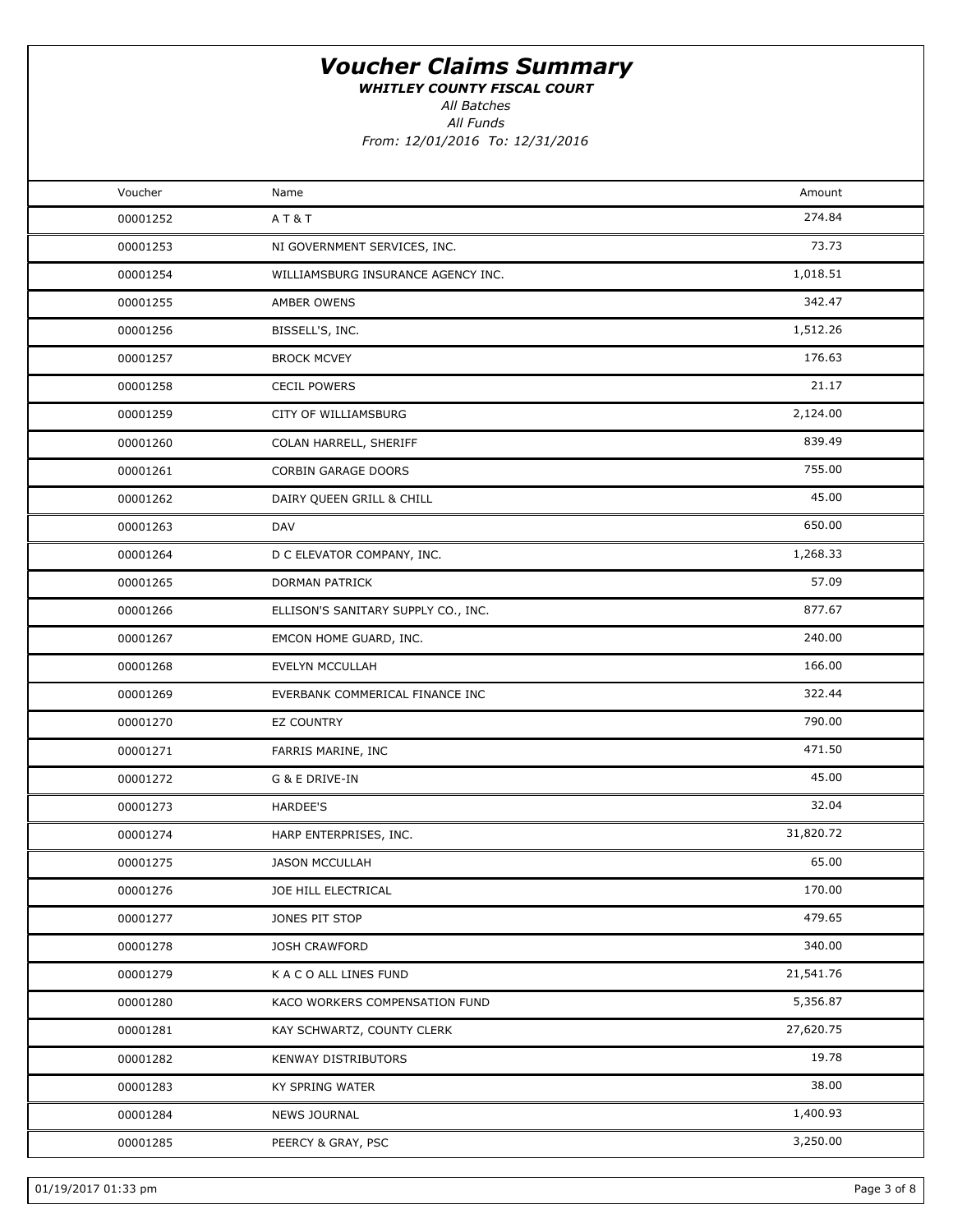WHITLEY COUNTY FISCAL COURT

All Batches

All Funds

| Voucher  | Name                                | Amount     |  |
|----------|-------------------------------------|------------|--|
| 00001286 | POFF CARTING SERVICE                | 750.84     |  |
| 00001287 | PRECISION DUPLICATING SOLUTIONS INC | 267.85     |  |
| 00001288 | QUALITY CARE AUTO SERVICE           | 284.85     |  |
| 00001289 | SGT JOES                            | 118.00     |  |
| 00001290 | SOUTHEAST APPARATUS, LLC            | 521.00     |  |
| 00001291 | <b>TEKS WORK</b>                    | 100.00     |  |
| 00001292 | THE KENTUCKY GAZETTE                | 77.00      |  |
| 00001293 | U. S. POSTMASTER                    | 490.00     |  |
| 00001294 | W D BRYANT & SONS INC.              | 433.77     |  |
| 00001295 | XEROX CORPORATION                   | 389.49     |  |
| 00001296 | <b>AC'S EXCAVATING</b>              | 810.00     |  |
| 00001297 | ARAMARK UNIFROM SERVICES            | 1,288.15   |  |
| 00001298 | ATS CONSTRUCTION                    | 134,762.01 |  |
| 00001299 | BISSELL'S, INC.                     | 21.95      |  |
| 00001300 | <b>CANADA AUTO PARTS</b>            | 2,267.06   |  |
| 00001301 | DAVIS SALVAGE INC                   | 650.00     |  |
| 00001302 | DON FRANKLIN FORD                   | 1,002.48   |  |
| 00001303 | E & H BRIDGE & GRATING, INC         | 34,124.00  |  |
| 00001304 | FAULKNER AND TAYLOR                 | 569.95     |  |
| 00001305 | G & C SUPPLY CO. INC.               | 2,171.87   |  |
| 00001306 | HINKLE CONTRACTING COMPANY LLC      | 16,383.50  |  |
| 00001307 | HINKLE ENVIRONMENTAL SERVICE LLC    | 96,865.32  |  |
| 00001308 | HINKLE ENVIRONMENTAL SERVICE LLC    | 94,411.91  |  |
| 00001309 | HOLDER GARAGE DOOR                  | 186.00     |  |
| 00001310 | <b>HOLSTON GASES</b>                | 103.65     |  |
| 00001311 | HOMETOWN IGA #57                    | 85.90      |  |
| 00001312 | HUDSON MATERIALS                    | 22,233.42  |  |
| 00001313 | JAMES JONES EXCAVATING              | 2,622.00   |  |
| 00001314 | <b>JIMMY BATES</b>                  | 145.06     |  |
| 00001315 | JOHNNY WHEELS OF WILLIAMSBURG, INC  | 358.00     |  |
| 00001316 | K A C O ALL LINES FUND              | 4,147.58   |  |
| 00001317 | KACO WORKERS COMPENSATION FUND      | 6,574.27   |  |
| 00001318 | KENWAY DISTRIBUTORS                 | 346.10     |  |
| 00001319 | KIMBELL MIDWEST                     | 463.24     |  |
|          |                                     |            |  |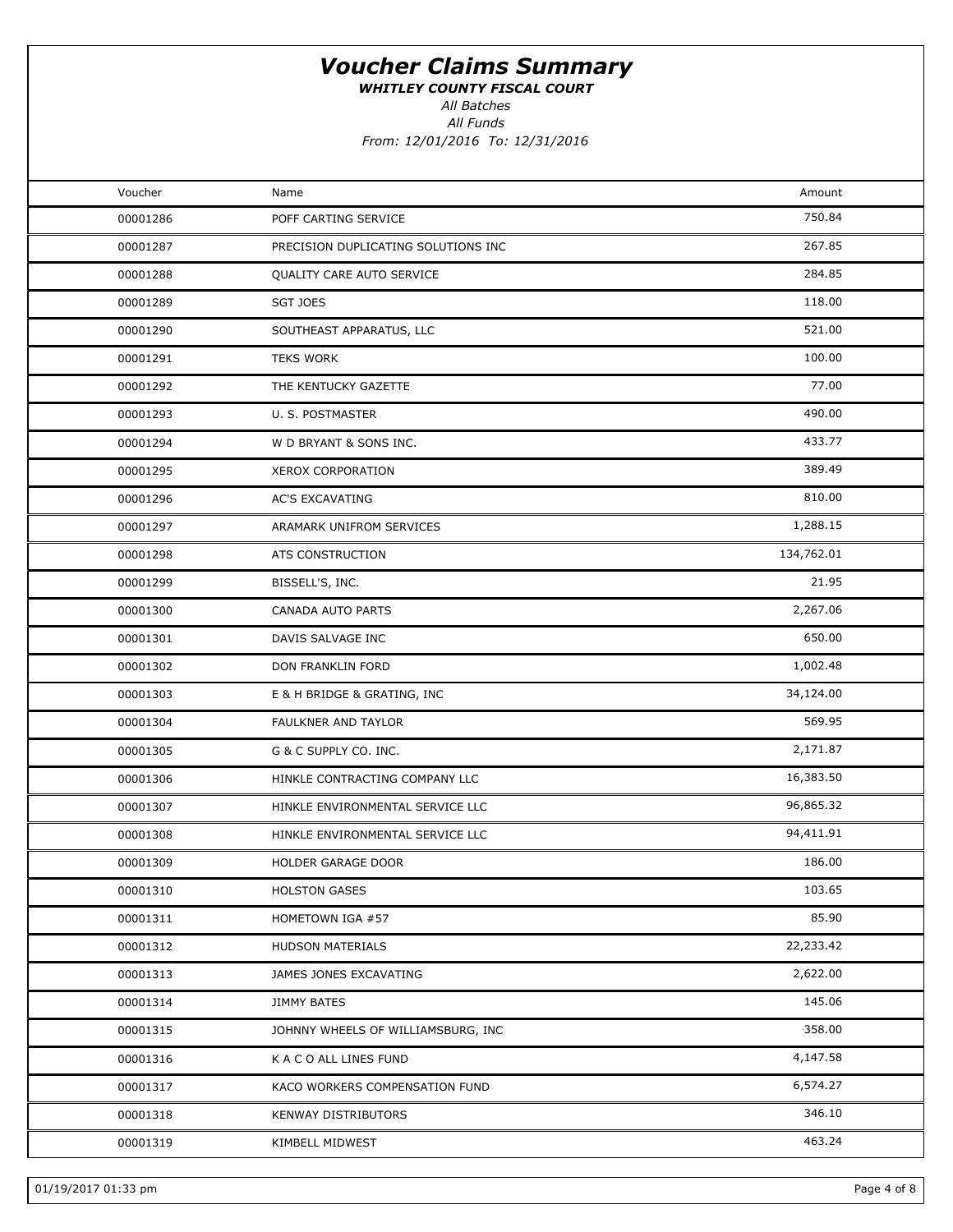WHITLEY COUNTY FISCAL COURT

All Funds All Batches

| Voucher  | Name                                | Amount    |  |
|----------|-------------------------------------|-----------|--|
| 00001320 | KY SPRING WATER                     | 66.60     |  |
| 00001321 | LYKINS OIL COMPANY                  | 7,165.17  |  |
| 00001322 | <b>OWENS AUTO PARTS</b>             | 214.82    |  |
| 00001323 | PREWITT FARM SUPPLY                 | 37.72     |  |
| 00001324 | QUALITY CARE AUTO SERVICE           | 2,434.95  |  |
| 00001325 | RON'S CONCRETE                      | 45,000.00 |  |
| 00001326 | UNIVERSITY OF KY                    | 25.00     |  |
| 00001327 | W D BRYANT & SONS INC.              | 17,243.00 |  |
| 00001328 | WHAYNE SUPPLY COMPANY               | 244.76    |  |
| 00001329 | <b>TAPCO</b>                        | 199.98    |  |
| 00001330 | <b>FLEETONE</b>                     | 935.47    |  |
| 00001331 | <b>FLEETONE</b>                     | 600.70    |  |
| 00001332 | ANGEL'S GARAGE                      | 30.00     |  |
| 00001333 | <b>BEST TERMITE &amp; PEST</b>      | 120.00    |  |
| 00001334 | BISSELL'S, INC.                     | 94.73     |  |
| 00001335 | <b>BROCK MCVEY</b>                  | 332.76    |  |
| 00001336 | <b>BUTCH'S MARKET</b>               | 158.73    |  |
| 00001337 | CANADA AUTO PARTS                   | 65.94     |  |
| 00001338 | CRAFTMASTER HARDWARE CO, INC.       | 74.71     |  |
| 00001339 | DAIRY QUEEN GRILL & CHILL           | 197.05    |  |
| 00001340 | ELLISON'S SANITARY SUPPLY CO., INC. | 258.19    |  |
| 00001341 | <b>EVAPAR</b>                       | 1,264.00  |  |
| 00001343 | HARDEE'S                            | 232.59    |  |
| 00001344 | HOMETOWN IGA #57                    | 371.18    |  |
| 00001345 | <b>JUSTIN SILER</b>                 | 15.00     |  |
| 00001346 | K A C O ALL LINES FUND              | 13,140.86 |  |
| 00001347 | KACO WORKERS COMPENSATION FUND      | 3,815.02  |  |
| 00001348 | KY SPRING WATER                     | 38.00     |  |
| 00001349 | LAUREL COUNTY DETENTION CENTER      | 3,832.50  |  |
| 00001350 | NORVEX SUPPLY                       | 2,993.59  |  |
| 00001351 | PREFERRED LAB SERVICE               | 700.00    |  |
| 00001352 | QUALITY CARE AUTO SERVICE           | 599.75    |  |
| 00001353 | SGT JOES                            | 6,058.98  |  |
| 00001354 | SMC DIRECT, LLC                     | 560.00    |  |
|          |                                     |           |  |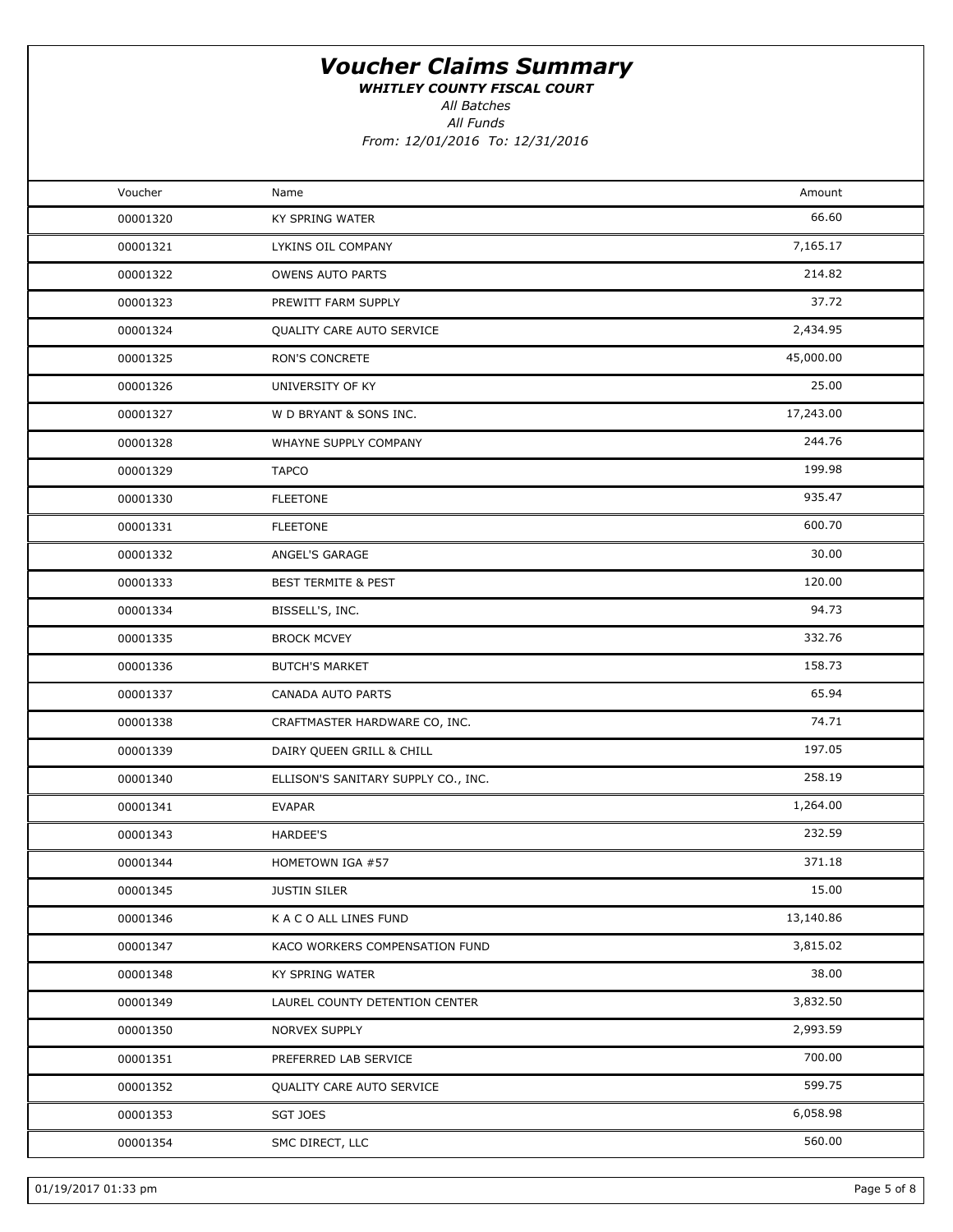WHITLEY COUNTY FISCAL COURT

All Batches

All Funds

| Voucher  | Name                                 | Amount    |  |
|----------|--------------------------------------|-----------|--|
| 00001355 | SOUTHERN HEALTH PARTNERS             | 23,407.95 |  |
| 00001356 | SUPPLY WORKS                         | 768.26    |  |
| 00001357 | THERMAL EQUIPMENT SERVICE CO.        | 811.20    |  |
| 00001358 | W D BRYANT & SONS INC.               | 781.26    |  |
| 00001359 | WENDY'S OF BOWLING GREEN, INC.       | 149.32    |  |
| 00001360 | ZORO, INC.                           | 104.50    |  |
| 00001361 | <b>FLEETONE</b>                      | 2,263.59  |  |
| 00001362 | G & E DRIVE-IN                       | 215.00    |  |
| 00001363 | 911 BILLING SERVICE                  | 16,747.18 |  |
| 00001364 | ALBERT JACKSON                       | 100.00    |  |
| 00001365 | BISSELL'S, INC.                      | 8.60      |  |
| 00001366 | BOUND TREE MEDICAL, LLC              | 8,139.25  |  |
| 00001367 | <b>BRENDA MAYNARD</b>                | 68.04     |  |
| 00001368 | CANADA AUTO PARTS                    | 228.38    |  |
| 00001369 | <b>CREEKSIDE TECHNOLOGIES</b>        | 384.89    |  |
| 00001370 | ENVIRONMENTAL WASTE SYSTEMS, LLC     | 560.00    |  |
| 00001371 | EVERBANK COMMERICAL FINANCE INC      | 80.61     |  |
| 00001372 | <b>HOLSTON GASES</b>                 | 3,161.58  |  |
| 00001373 | K A C O ALL LINES FUND               | 4,459.12  |  |
| 00001374 | KACO WORKERS COMPENSATION FUND       | 16,138.70 |  |
| 00001375 | KY SPRING WATER                      | 17.00     |  |
| 00001376 | LYKINS OIL COMPANY                   | 4,207.59  |  |
| 00001377 | MOORE MEDICAL                        | 1,157.45  |  |
| 00001378 | <b>NORVEX SUPPLY</b>                 | 152.53    |  |
| 00001379 | PRECISION DUPLICATING SOLUTIONS INC  | 79.64     |  |
| 00001380 | PREFERRED LAB SERVICE                | 200.00    |  |
| 00001381 | QUALITY CARE AUTO SERVICE            | 8,146.24  |  |
| 00001382 | SOUTH KY TRUCK SERVICE, LLC          | 919.49    |  |
| 00001383 | ULINE                                | 768.74    |  |
| 00001384 | W D BRYANT & SONS INC.               | 71.43     |  |
| 00001385 | WILLIAMSBURG-WHITLEY CO. AIRPORT BD. | 800.00    |  |
| 00001386 | <b>FLEETONE</b>                      | 1,663.80  |  |
| 00001387 | BISSELL'S, INC.                      | 440.31    |  |
| 00001388 | DAVID OWENS                          | 198.76    |  |
|          |                                      |           |  |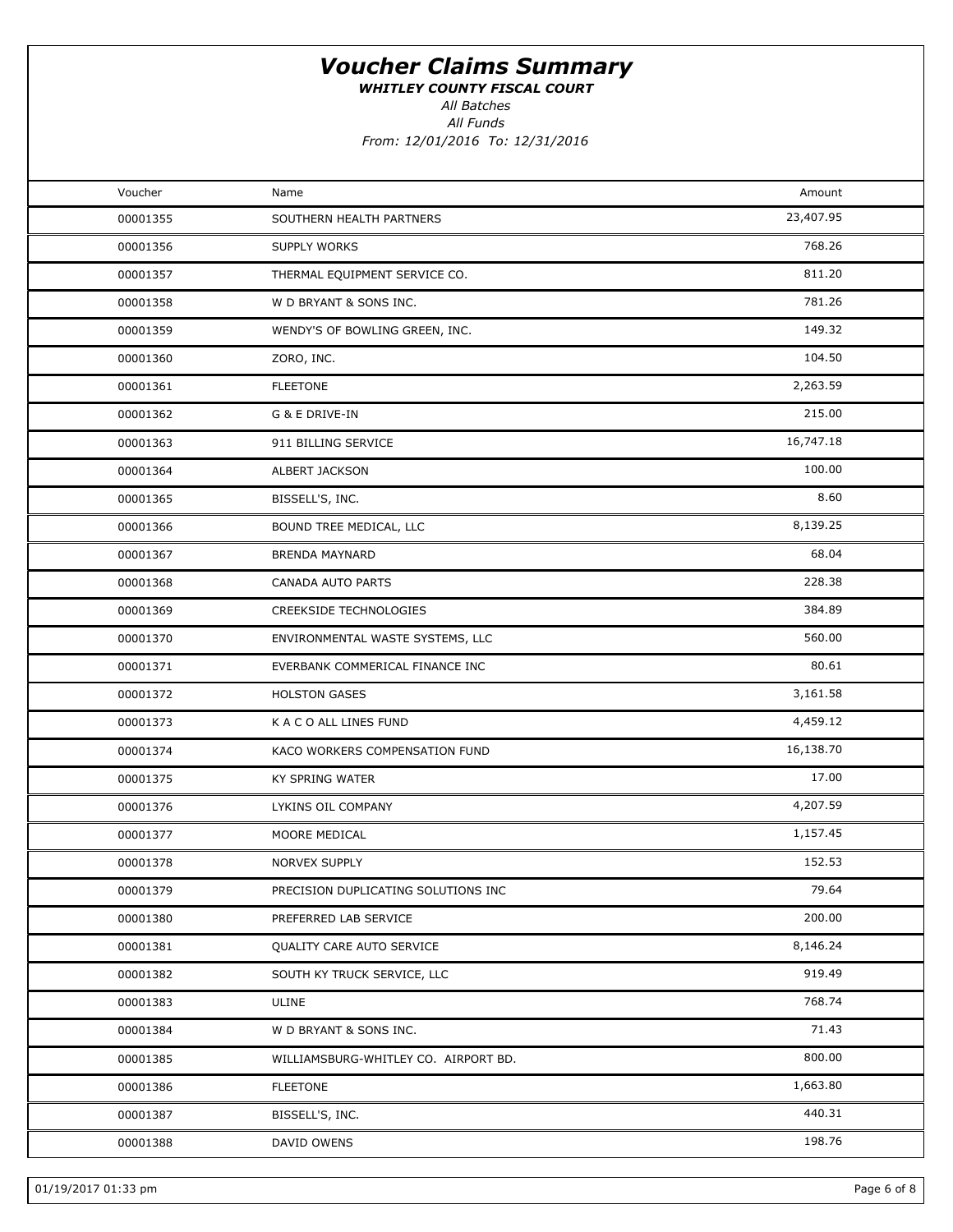WHITLEY COUNTY FISCAL COURT

All Batches

All Funds

| Voucher  | Name                                 | Amount    |  |
|----------|--------------------------------------|-----------|--|
| 00001389 | DORMAN PATRICK                       | 40.00     |  |
| 00001390 | KY SPRING WATER                      | 17.00     |  |
| 00001391 | U. S. POSTMASTER                     | 2,350.00  |  |
| 00001392 | WHITLEY COUNTY TOURISM BOARD         | 8,037.84  |  |
| 00001393 | COMPUTER CLINC                       | 75.00     |  |
| 00001394 | ELLISON'S SANITARY SUPPLY CO., INC.  | 102.71    |  |
| 00001395 | EVERBANK COMMERICAL FINANCE INC      | 80.61     |  |
| 00001396 | <b>FLEETONE</b>                      | 153.99    |  |
| 00001397 | K A C O ALL LINES FUND               | 797.29    |  |
| 00001398 | KACO WORKERS COMPENSATION FUND       | 209.57    |  |
| 00001399 | KY SPRING WATER                      | 42.60     |  |
| 00001400 | KENTUCKY STATE TREASURER             | 65.00     |  |
| 00001401 | LIDA J. POWERS                       | 668.31    |  |
| 00001402 | LONDON RADIO SERVICE                 | 170.00    |  |
| 00001403 | PRECISION DUPLICATING SOLUTIONS INC  | 81.88     |  |
| 00001404 | QUALITY CARE AUTO SERVICE            | 146.32    |  |
| 00001405 | WILLIAMSBURG-WHITLEY CO. AIRPORT BD. | 1,000.00  |  |
| 00001406 | <b>FLEETONE</b>                      | 153.99    |  |
| 00001407 | COLAN HARRELL, SHERIFF               | 78,132.00 |  |
| 00001408 | ANDREW CROLEY, CORONER               | 833.34    |  |
| 00001409 | WILLIAMSBURG-WHITLEY CO. AIRPORT BD. | 5,000.00  |  |
| 00001410 | PREFERRED LAB SERVICE                | 100.00    |  |
| 00001411 | <b>BUBBY'S BBQ</b>                   | 2,340.25  |  |
| 00001412 | WHITLEY COUNTY FISCAL COURT          | 24,359.82 |  |
| 00001413 | WHITLEY COUNTY FISCAL COURT          | 24,434.90 |  |
| 00001414 | WHITLEY COUNTY FISCAL COURT          | 34,807.34 |  |
| 00001415 | WHITLEY COUNTY FISCAL COURT          | 38,522.50 |  |
| 00001416 | WHITLEY COUNTY FISCAL COURT          | 3,304.62  |  |
| 00001417 | WHITLEY COUNTY FISCAL COURT          | 13,369.31 |  |
| 00001442 | W STUART EADS, MD                    | 438.53    |  |
| 00001443 | PAMELA BLEVINS                       | 22.49     |  |
| 00001444 | W STUART EADS, MD                    | 60.70     |  |
| 00001445 | CENTRURY II STAFFING TN, INC         | 7.09      |  |
| 00001446 | TRACTOR SUPPLY CO                    | 260.88    |  |